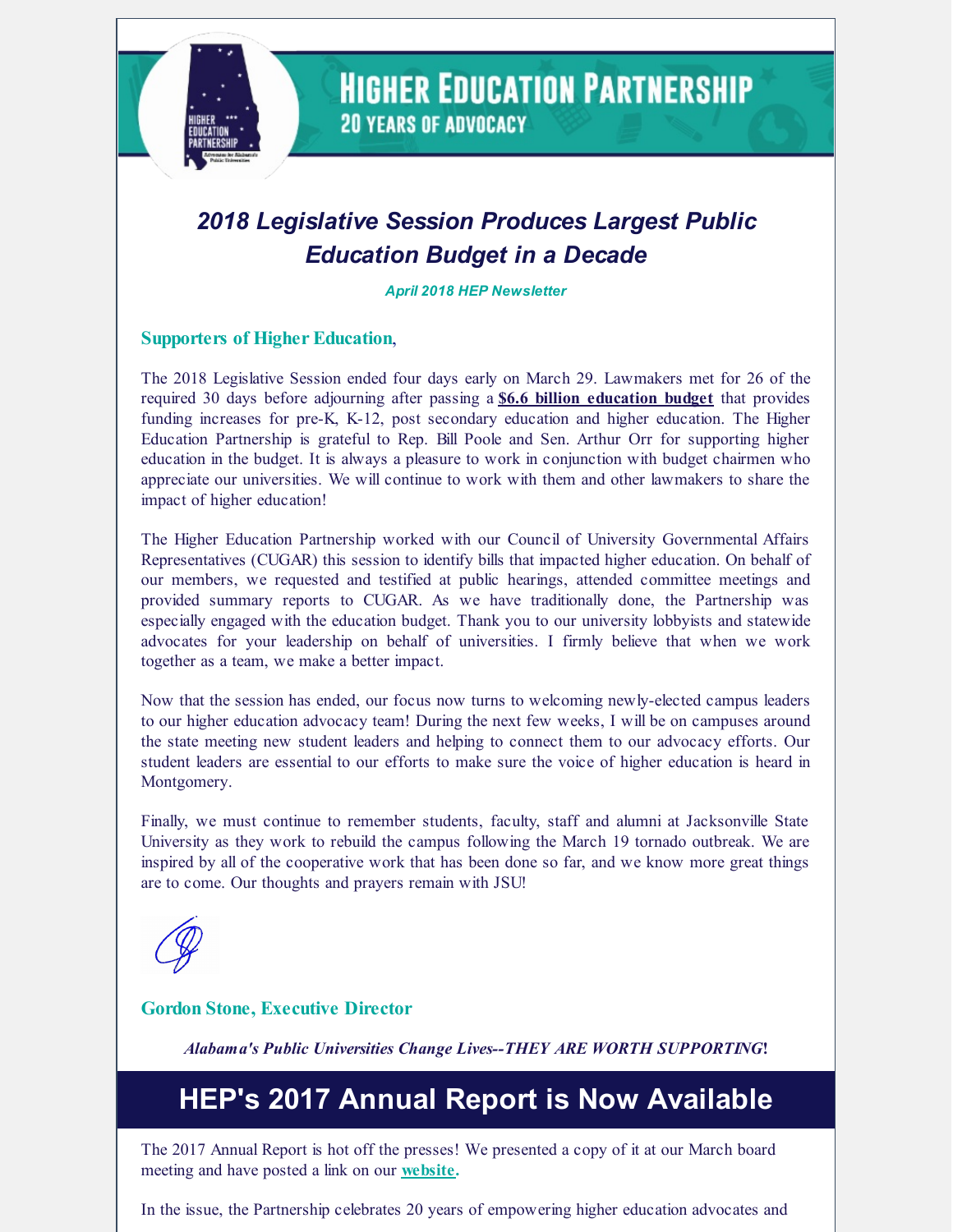communicating the message of the importance of Alabama's four-year public universities and takes a look back at all of the milestones of our organization. As we prepared the issue, we quickly realized the impact the Higher Education Partnership has had on the university experience. We are especially pleased with the thousands of students, faculty, staff, alumni and friends who have chosen to volunteer their time and effort to support our universities.

While it is impossible to share the full extent of the 20 years of advocacy, a few truly remarkable events include:

- The early efforts to prevent proration. The Partnership worked aggressively with statewide media to remind the state's policy makers that universities were being adversely impacted by budget cuts.
- The Supreme Court ruling on behalf of the Partnership to prevent the Siegelman Administration from cutting higher education at 18% and K-12 at 3% during proration.
- The achievements of 30 percent of the Education Trust Fund appropriation in the early days of the Riley Administration, and the ability to receive a supplemental appropriation after the huge recession hit in 2009.
- The multiple years of consecutive 2,000 plus person crowds coming to Montgomery for Higher Education Day.
- The growth and expansion of our student and alumni participation. These are illustrated in the expanded participation in both the summer conference and the Alumni Advocacy Banquet.





of empowerin igher education advocates

Alabama State Department of Education (ASDE) Interim Superintendent Dr. Ed Richardson met with the Higher Education Partnership in March to discuss his plan for report cards for university Colleges of Education.

The State Board of Education approved a resolution on March 8 to allow ASDE to begin the process of evaluating teacher preparation courses.The report cards are part of the department's overall effort to improve student achievement in K-12 schools.

The first report card will not have a letter grade, but will include information on the approval and accreditation status of each college and university, productivity and performance on statewide required assessments and information acquired by surveying new teachers and their principals. Subsequent report cards will be developed after determining what metrics will be used to provide letter grades.